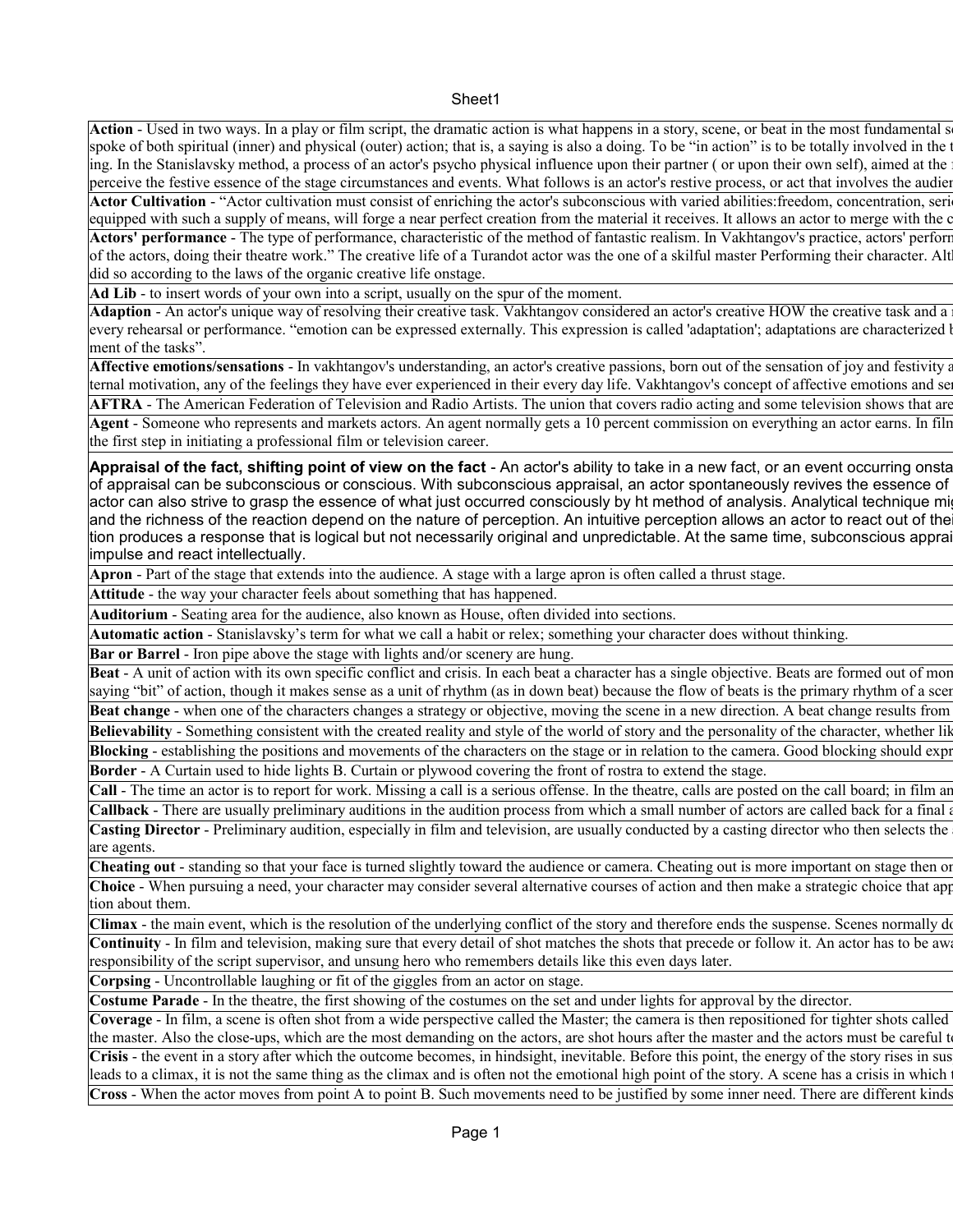## Sheet1

**Cue** - Anything that causes something to happen. For the actor, it refers to the line or event just before his or her character speaks or moves. Cue to Cue - A frustrating form of technical rehearsal in which the actors are asked to jump from light cue to light cue. To be avoided if all Cueing - the way in which one line follows another. In real life, we often overlap one another in speech and begin responding slightly befo from take to take.

**Curtain call** - When the audience claps at the end of the play and the actors return to take a bow

**Cutout** - Cloth cut out and shaped to make foliage or other irregular-shaped scenery. A cut out flat is the same, only made of wood. Demonstration - Bertolt Brecht's idea that the actor does not be become the character completely but rather demonstrates the character's b actor's passionate commitment to the ethical point being made gives the performance its own special kind of reality while ordinary indicati

**Denouement** - French for unraveling, that final portion of a stor in which the loose ends are wrapped up.

**Deputy** - In an equity company, a member of the cast elected to serve as the representative of the actors to the management.

**Doct** - storage area for scenery, usually backstage.

Downstage - at one time, stages were sloped to enhance the illusion of erspective, so when heading toward the audience, actors were litera stages today are rarely sloped (or "raked"), we still use this terminology.

**Downstage** - see stage directions

**Dramatic** - When the outcome of an event is important and cannot be foretold, we say it is dramatic. The essence is in wondering "What w

**Dramatic function** - the job a character was created to do within the story. It can be related to plot, meaning, our understanding of the mai **Dress rehearsal** - the final rehearsals that are conducted under performance conditions.

**Dual consciousness** - the actor's ability to be immersed in the character and the character's world, while still reserving a level of awarenes actor's awareness in favor of the characters.

**Economy** - doing enough to fulfill dramatic function and believability of the character but avoiding extraneous details or effort.

**Emotion memory (or recall)** - The actors application of a memory from his or her real or imaginary past to enrich his or her response to the actor out of the here and now.

**Empathy** - the actor's ability to put himself or herself in the place of another person, both for purposes of observation and for applying the

Equity - The actors Equity Association (AEA), the main theatrical union for actors. The Equity Rule Book establishes the conditions under **Exposition** - Providing information about what has happened before in order to help the audience understand what is going on in a story of One old piece of advice is to "make exposition ammunition"; that is, your character must have a reason for providing expository information Extra - A nonspeaking actor who rounds out the reality of a scene. Professional extras in film are skilled workers who can repeat precise n cently merged with the Screen Actors Guild (SAG).

Eye line - In Film, the direction in which you are looking must match the spatial relationship established by the camera in the scene. Usual or may be pressed up against the camera. The director of Photography or the camera operator will guide you in providing the correct eye line. **Focus** - Whatever you are concentrating on at any given moment, usually your objective.

**Front-of-the-house lighting** - lights shining from above the auditorium onto the front of the stage.

Functional traits - those traits that a character was given(or that you provide) to allow the character to believable fulfill his or her dramatic **FX** - Short for sound effects. Effects in a play maybe labeled FX1, FX2, and so on by the DSM.

Gauze - filmy cloth, used to create different effects depending on how it is lit. When lit from above and in front, gauze is opaque. Lit from something painted on the gauze to be revealed. Often used for magical or mysterious effects.

Givens - More completely, the given circumstances; the world and situation within which your character lives, especially as they affect his **Gods** - the very highest galleries in a theatre.

Going up - Forgetting your lines. Although a terrible experience, forgetting your lines can sometimes provide wonderfully rich moments if antee the kind of freshness and authenticity the camera demands.

**Green room** - room backstage in which actors gather before and after performances. The first one is said to have been painted green.

**Grid** - Usually a steel framework above the stage from which equipment is hung.

**Ham** - Exaggerated overacting.

Head shot - the glossy 8x10 photograph an actor hands out along with his or her resume. The photograph should be attractive but not limit **House** – area of theater where audience sits. House Left and House Right are directing terms which refer to left and right as the audiences see **House lighting** - lights above the auditorium which are normally dimmed when a show commences.

Improvisation - performing without a script. While most comedic improves are based on a scenario in which the actors have some idea of tional theatre, some directors use improvisation as a rehearsal device in which the actors explore their characters in situations beyond those than at characterization acting.

**Indication** - showing instead of doing; that is, standing outside the reality of your character and playing the emotion or some quality of the Indirect action - When some obstacle impedes direct action, a character may choose an indirect strategy, saying or doing one thing while a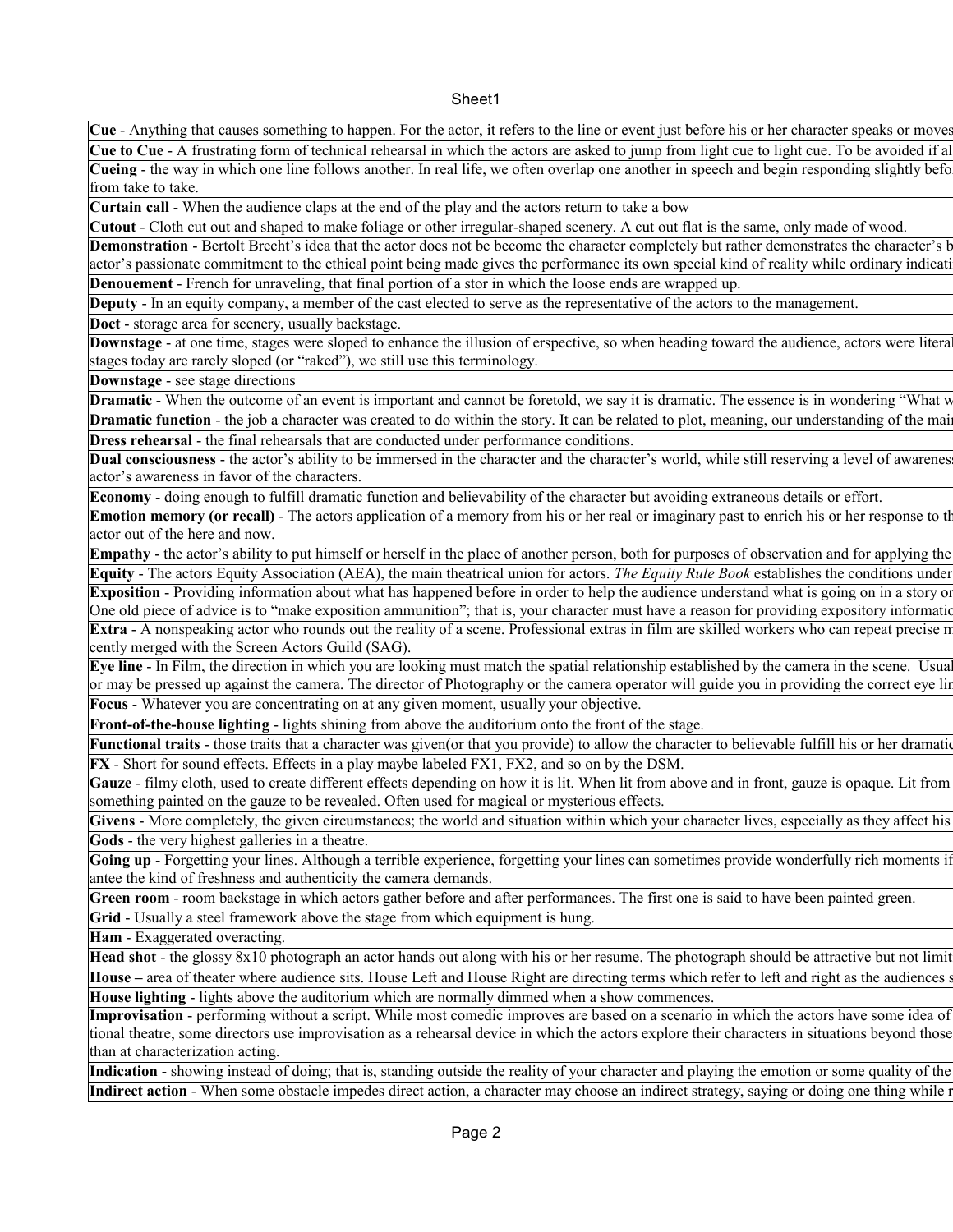## Sheet1

Inner Action - The inner process of reaction, attitude, need, and choice that results in outer or observable action. A believable performance connecting it to an internal process.

**Inner Monologue** - the "stream of consciousness" of the character. As a training or rehearsal device, actors sometimes verbalize or at least Justifying - The process of connecting outer (visible or audible) actions to inner needs and processes. The script provides the basis for the the actor to justify. In justifying, the actor puts his or her personal stamp on the performance.

**Limelight** - greenish light shed by burning lime in lamps that were once used on stage. It was so much brighter then other light sources at t **Lines** - ropes of hemp or steel for raising and lowering scenery, usually by pulley.

LORT - The league of Resident Theatres; an organization that has negotiated a specific contract with Actors Equity governing the operation festivals, is the best growth experience an actor can have and is the traditional stepping stone from training to a professional career.

**LX** - short for light effects. Effects may be numbered LX1, LX2 by the DSM.

Magic If - Stanislavsky's technique in which you put yourself in the given circumstances of your character as if you live in that world, then own. This process results in metamorphosis or transformation, whereby the actor becomes the character, though without losing the dual conservations. Mark - In film and television, a piece of colored tape that shows the actor where to stand at a specific moment in a scene. The actor must h **Masking** - cloth or flats hiding parts of the stage or backstage from the audience.

**Matching** - In film, they need to match details and emotional tone from shot to shot.

**Moment** - A brief period of time when something of special value is happening. We speak of "making the moment." Can also refer to one Motivation - The inner need that drives your character's action, which usually comes from something that has just happened in the scene, tivation drives your toward some objective in the immediate future because you can't play motivation, only the action toward which it drive Need - Whatever your character needs that drives him or her to pursue an action to try to satisfy that need. We sometimes distinguish between a day to achieve this. Further, we don't always know what we need to get what we want. For the actor, however, either a want or need will

Objective - The goal you character pursues through action to satisfy a need. An objective is best defined using a transitive very phrase such ter, such as "to get him to look at me with compassion." The terms intention and task are often used to mean Objective.

Off Book - Memorizing your lines so that you can perform without the script. During the period immediately after going off book, it is exp sense of action.

**Out(or in)** - On stage, away from center(or toward center).

Pace - The momentum or flow of a scene. Pace is different from tempo, which refers to the speed of the action. Regardless of tempo, the se integrity and purpose. Paradoxically, sometimes slowing the tempo of a scene improves the pace because the actors are forced to experience Paraphrase - To use your own words in place of the words of the script, though with an effort to mean the same thing. Paraphrasing can so ments in which you "go up" on your lines. In film and television, a modest amount of paraphrase is sometimes tolerated as a way of produc **Peronalization** - The indispensable process of making the characters needs, choices, habits, and actions your own.

**Playable** - What we call an objective or action that is useful in performance and contributes to the movement of the scene. The most playal other character, as this will draw your energy outward and into the immediate future , bringing you into strong interaction with the other character. Playing Through - Letting the action flow with good pace by keeping your awareness moving toward the future objective and avoiding fa Plot - The sequence of events as the story unfolds. The actor needs to be aware of how each of his or her actions moves the plot forward and

**Priming** - an undercoat of liquid called prime, or paint, used to prepare a flat before it is painted.

Projection - In the theatre, speaking loudly enough and with enough clarity to be heard and understood throughout the auditorium Good pr When Michael Redgrave, already an accomplished stage actor, did his first take for a camera, he asked the director how it was. The directo **Prompt** - person who follows the play in the script and reminds an actor of his next words, if he forgets them. Not usually used in performances, but the script and reminds an actor of his next words, if he forgets them. **Prompt Book** - The copy of the script kept by the stage manager that contains the blocking, the lighting and sound cues, and all the rest of of great European productions. Some of Shakespeare's plays were printed from his prompt books. In film, the script supervisor records eve **Prompting** - Giving actors lines when they ask for them. Actors usually call out, "Line". Lines are given by the stage manager in the theatre

**Prop** - Anything your character handles. In theatre, it is wise to begin working with rehearsal substitutes as soon as you are off book.

Public Solitude - Stanislavski's concept of how actors, by focusing on their objectives, can "forget" that they are in public and thereby avo ive performance.

**Rake** - the slope of the stage floor from upstage down towards audience. Allows actors to be seen better.

**Reacting - Allowing yourself to respond to the immediate stimulus in the scene and allowing that stimulus to make you do what your charanteer** partner provides it, rather then playing what you have previously played in your head.

**Read Through** - A rehearsal in which the entire scene or script is read aloud.

Reel - A videotape containing a compilation of an actor's appearances on film. A reel may contain work in student films or classsroom exe